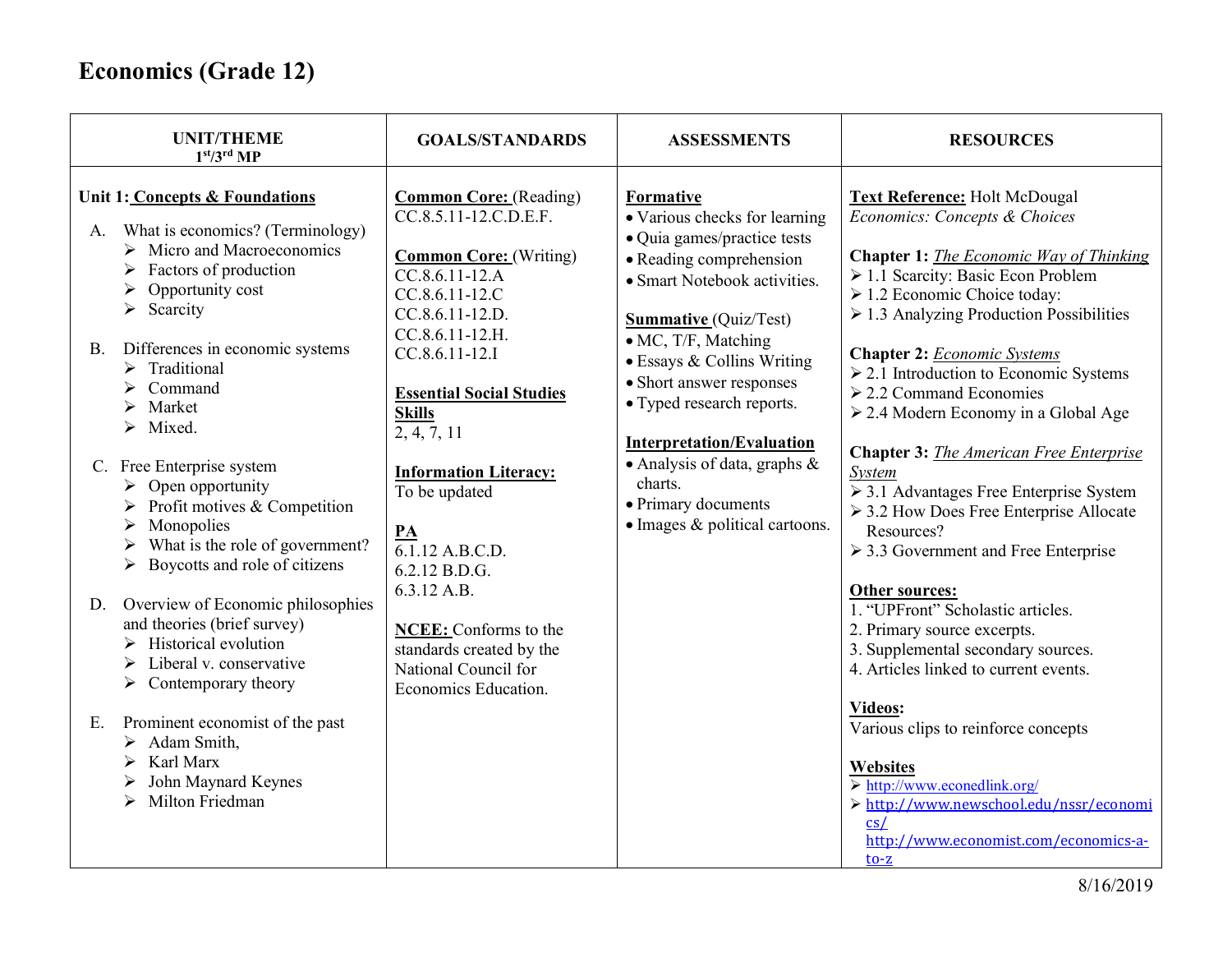| <b>UNIT/THEME</b><br>1 <sup>st</sup> /3 <sup>rd</sup> MP                                                                                                                                                                                                                                                                                                                                                                                                                                                                                                                                                                                                                                                                                                                                                                                                                                                                                                     | <b>GOALS/STANDARDS</b>                                                                                                                                                                                                                                                                                                                                                                                                                                                                                                         | <b>ASSESSMENTS</b>                                                                                                                                                                                                                                                                                                                                                                                                                                                                                       | <b>RESOURCES</b>                                                                                                                                                                                                                                                                                                                                                                                                                                                                                                                                                                                                                                                                                                                                                                                                                                                                                                                                                                |
|--------------------------------------------------------------------------------------------------------------------------------------------------------------------------------------------------------------------------------------------------------------------------------------------------------------------------------------------------------------------------------------------------------------------------------------------------------------------------------------------------------------------------------------------------------------------------------------------------------------------------------------------------------------------------------------------------------------------------------------------------------------------------------------------------------------------------------------------------------------------------------------------------------------------------------------------------------------|--------------------------------------------------------------------------------------------------------------------------------------------------------------------------------------------------------------------------------------------------------------------------------------------------------------------------------------------------------------------------------------------------------------------------------------------------------------------------------------------------------------------------------|----------------------------------------------------------------------------------------------------------------------------------------------------------------------------------------------------------------------------------------------------------------------------------------------------------------------------------------------------------------------------------------------------------------------------------------------------------------------------------------------------------|---------------------------------------------------------------------------------------------------------------------------------------------------------------------------------------------------------------------------------------------------------------------------------------------------------------------------------------------------------------------------------------------------------------------------------------------------------------------------------------------------------------------------------------------------------------------------------------------------------------------------------------------------------------------------------------------------------------------------------------------------------------------------------------------------------------------------------------------------------------------------------------------------------------------------------------------------------------------------------|
| <b>Unit 2: Measures of Economic</b><br><b>Performance (Stabilization policy)</b><br>A. GDP (US and the World)<br>$\triangleright$ GDP (national wealth)<br>Indicators<br>➤<br><b>Business cycles</b><br>➤<br>Recessions & Depressions<br>➤<br>Current economic conditions<br>➤<br>GPI (alternative to GDP)<br>➤<br>B. Unemployment<br>$\triangleright$ How is unemployment<br>measured?<br>$\triangleright$ Types of unemployment<br>• Frictional<br>Seasonal<br>• Structural<br>• Cyclical<br>$\triangleright$ Who measures unemployment?<br>$\bullet$ BLS (how?)<br>• Levels of measurement.<br>• Discouraged workers<br>• Underemployed<br>$\triangleright$ Minimum wage issues<br>$C_{\cdot}$<br>Poverty<br>$\triangleright$ Why does it exist?<br>$\triangleright$ How is it measured?<br>D. Inflation (CPI $&$ other measures)<br>$\triangleright$ Demand-pull inflation<br>$\triangleright$ Cost-push inflation<br>$\triangleright$ Wage-price spiral | <b>Common Core:</b> (Reading)<br>CC.8.5.11-12.D.E.F<br><b>Common Core:</b> (Writing)<br>$CC.8.6.11-12.B$<br>CC.8.6.11-12.C<br>CC.8.6.11-12.D.<br>CC.8.6.11-12.H.<br>CC.8.6.11-12.I<br><b>Essential Social Studies</b><br><b>Skills</b><br>Critical Thinking Skills 2, 4, 7,<br>11<br><b>Information Literacy:</b><br>To be updated<br>PA<br>$\overline{6.1.12}$ B.C.D<br>6.2.12 C.D.E<br>6.3.12 B.C<br>6.5.12 A.B.<br><b>NCEE:</b> Conforms to the<br>standards created by the<br>National Council for<br>Economics Education. | Formative<br>· Various checks for learning<br>· Quia games/practice tests<br>• Reading comprehension<br>• Smart Notebook activities.<br><b>Summative</b> (Quiz/Test)<br>• MC, T/F, Matching<br>• Essays & Collins Writing<br>• Short answer responses<br>• Typed research reports.<br><b>Interpretation/Evaluation</b><br>• Analysis of data, graphs $\&$<br>charts.<br>• Primary documents<br>· Images & political cartoons.<br>Project presentations begin<br>after coverage of GDP<br>(see unit $3$ ) | <b>Text Reference: Holt McDougal</b><br>Economics: Concepts & Choices<br>Chapter 12: Economic Indicators &<br>Measurements<br>$\geq 12.1$ Gross Domestic Product<br>$\triangleright$ 12.2 Business Cycles<br>$\geq$ 12.3 Stimulating Economic Growth<br><b>Chapter 13: Facing Economic Challenges</b><br>$\geq$ 13.1 Unemployment in Today's<br>Economy<br>$\geq$ 13.2 Poverty and Income Distribution<br>$\geq$ 13.3 Causes and Consequences of<br>Inflation<br>Other sources:<br>$\triangleright$ "UPFront" Scholastic articles.<br>$\triangleright$ Primary source excerpts.<br>> Supplemental secondary sources.<br>$\triangleright$ Articles linked to current events.<br>Videos:<br>"30 Days: Living on Minimum Wage"<br><b>Websites:</b><br>$\triangleright$ http://www.econedlink.org/<br>> http://www.newschool.edu/nssr/economi<br>cs/<br>> http://www.economist.com/economics-a-<br>$to-z$<br>$\triangleright$ www.bls.gov<br>$\triangleright$ http://playspent.org/ |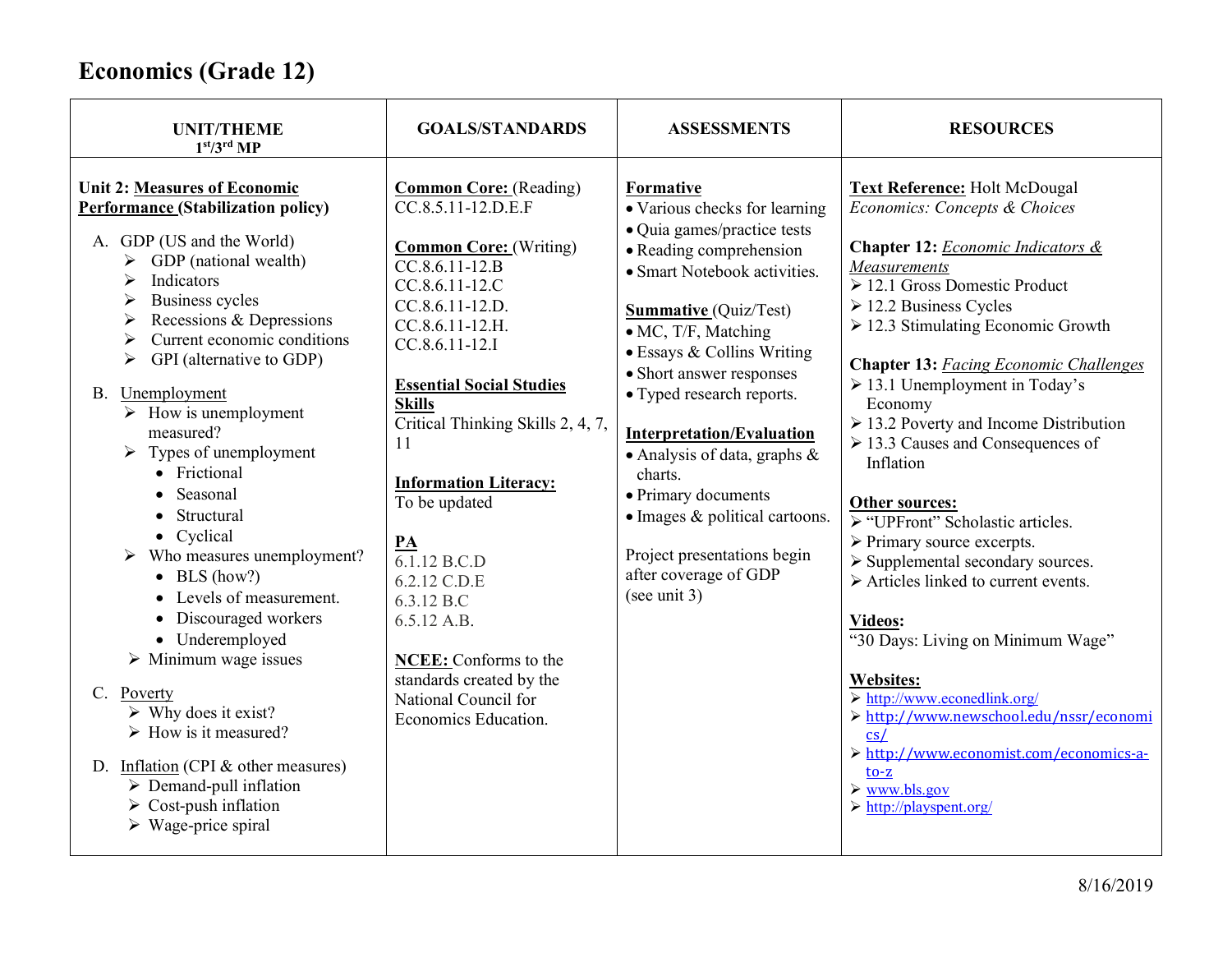| <b>UNIT/THEME</b><br>1 <sup>st</sup> /3 <sup>rd</sup> MP                                                                                                                                                                                                                                                                                                                                                                                                                                                                                                                                             | <b>GOALS/STANDARDS</b>                                                                                                                                                                                                                                                                                                                                                                                                                                                     | <b>ASSESSMENTS</b>                                                                                                                                                                                                                                                                                                                                                                                | <b>RESOURCES</b>                                                                                                                                                                                                                                                                                                                                                                                                                                                                                                                                                                                                                                                                                                                                                                                                                                                                                                                                                                                                                                     |
|------------------------------------------------------------------------------------------------------------------------------------------------------------------------------------------------------------------------------------------------------------------------------------------------------------------------------------------------------------------------------------------------------------------------------------------------------------------------------------------------------------------------------------------------------------------------------------------------------|----------------------------------------------------------------------------------------------------------------------------------------------------------------------------------------------------------------------------------------------------------------------------------------------------------------------------------------------------------------------------------------------------------------------------------------------------------------------------|---------------------------------------------------------------------------------------------------------------------------------------------------------------------------------------------------------------------------------------------------------------------------------------------------------------------------------------------------------------------------------------------------|------------------------------------------------------------------------------------------------------------------------------------------------------------------------------------------------------------------------------------------------------------------------------------------------------------------------------------------------------------------------------------------------------------------------------------------------------------------------------------------------------------------------------------------------------------------------------------------------------------------------------------------------------------------------------------------------------------------------------------------------------------------------------------------------------------------------------------------------------------------------------------------------------------------------------------------------------------------------------------------------------------------------------------------------------|
| <b>Unit 3: Government Economic Policy</b><br>A. Fiscal policy<br>$\triangleright$ Government (spending &<br>taxation)<br>$\triangleright$ Restrictive vs. Expansionary<br>policy<br>$\triangleright$ Demand-side v. supply-side<br>policy<br>Types of taxes.<br>Deficits and National Debt<br><b>B.</b> Monetary Policy<br>$\triangleright$ Structure and history of the<br>Federal Reserve.<br>$\triangleright$ Tools of Monetary policy<br>FFR and the open market<br>Money supply<br>➤<br>What is money?<br>➤<br>C. Regulation and supervision<br>$\triangleright$ FDIC<br><b>Federal Reserve</b> | <b>Common Core:</b> (Reading)<br>CC.8.5.11-12 A.B.C.D.E.F<br><b>Common Core:</b> (Writing)<br>CC.8.6.11-12.C<br>CC.8.6.11-12.D.<br>CC.8.6.11-12.H.<br>CC.8.6.11-12.I<br><b>Essential Social Studies</b><br><b>Skills</b><br>Critical Thinking Skills 2, 4, 7,<br>11<br>$\underline{\mathbf{PA}}$<br>6.1.12 A. B.C.D.<br>6.2.12 C.F.<br>6.3.12 A.B.C.D.<br>$6.5.12$ H.<br>NCEE: Conforms to the<br>standards created by the<br>National Council for<br>Economics Education. | Formative<br>• Various checks for learning<br>• Reading comprehension<br>• Research process<br>• Note taking<br><b>Summative</b><br>• Technology rubric<br>• Research rubric.<br>• Presentation rubric<br>• Student quiz<br><b>Interpretation/Evaluation</b><br>· Analysis of data, graphs &<br>charts.<br>• Primary documents<br>$\bullet$ Images & political cartoons.<br>Project presentations | <b>Text Reference: Holt McDougal</b><br>Economics: Concepts & Choices<br><b>Chapter 15:</b> Using Fiscal Policy<br>> 15.1 What is Fiscal Policy?<br>$\geq 15.2$ Demand and Supply-side policies<br>$\geq 15.3$ Deficits and the National Debt<br>Chapter 16: The Fed & Monetary Policy<br>$\geq 16.1$ The Federal Reserve System<br>$\geq 16.2$ Functions of the Fed<br>$\triangleright$ 16.3 Monetary Policy<br>$\geq$ 16.4 Monetary and Fiscal Policy<br>Other sources:<br>1. "UPFront" Scholastic articles.<br>2. Primary source excerpts.<br>3. Supplemental secondary sources.<br>4. Articles linked to current events.<br>Videos:<br>"I.O.U.S.A" video on national Debt.<br>"60 Minutes" Bernanke interview<br>"Power of the Market" Friedman.<br>Tax Me if You Can PBS Frontline<br><b>Websites:</b><br>$\triangleright$ Fed Chair Game www.frbsf.org/education/<br>activities/chairman/index.html<br>> Federal Reserve www.federalreserve.gov<br>> Internal Revenue Service www.irs.gov<br>> http://www.economist.com/economics-a-<br>$to-z$ |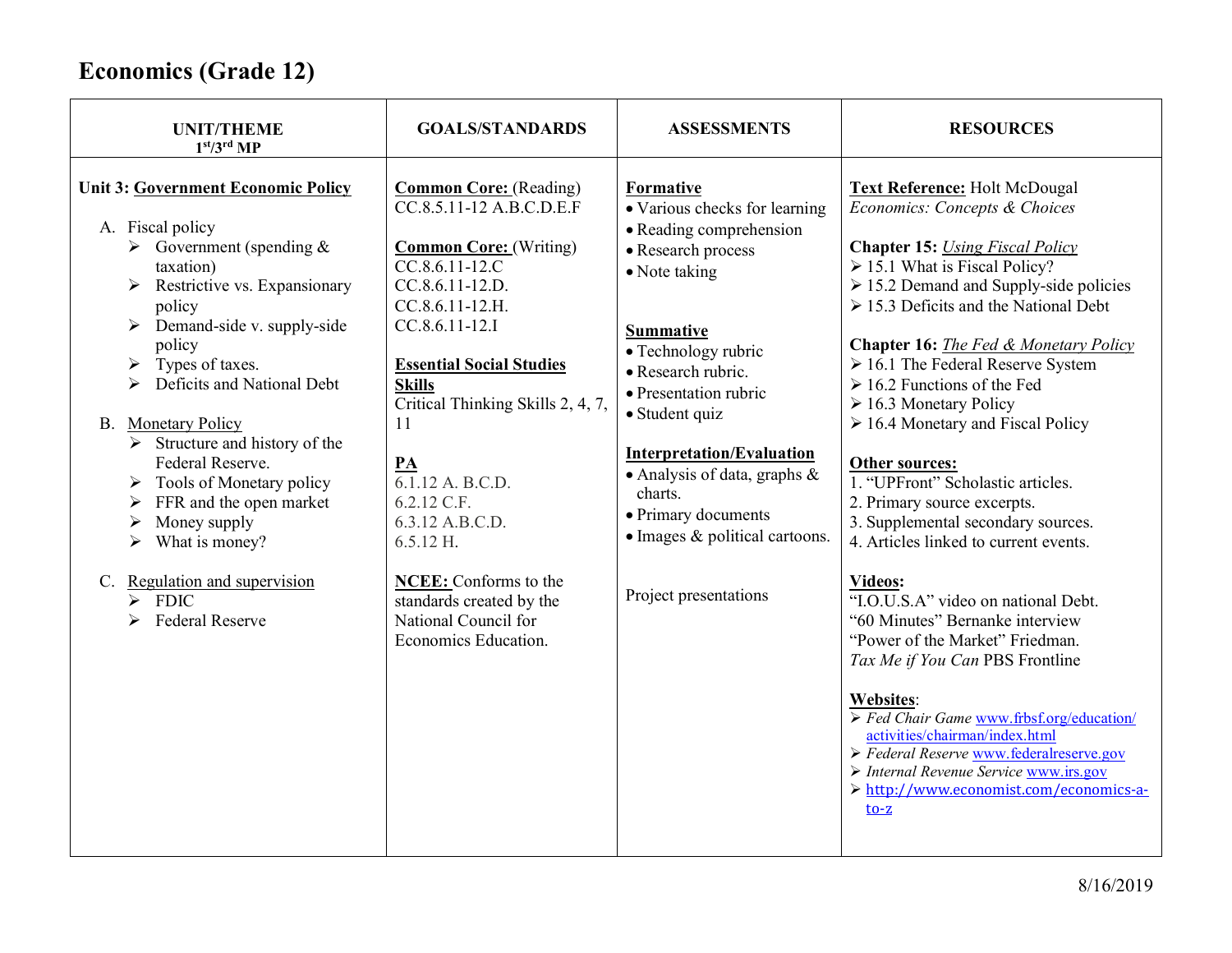| <b>UNIT/THEME</b><br>2 <sup>nd</sup> /4 <sup>th</sup> MP                                                                                                                                                                                                                                                                                                                                                                                                                                                                                                                                                    | <b>GOALS/STANDARDS</b>                                                                                                                                                                                                                                                                                                                                                                                                                                                                                  | <b>ASSESSMENTS</b>                                                                                                                                                                                                                                                                                                                                                                           | <b>RESOURCES</b>                                                                                                                                                                                                                                                                                                                                                                                                                                                                                                                                                                                                                                                                                                                                                     |
|-------------------------------------------------------------------------------------------------------------------------------------------------------------------------------------------------------------------------------------------------------------------------------------------------------------------------------------------------------------------------------------------------------------------------------------------------------------------------------------------------------------------------------------------------------------------------------------------------------------|---------------------------------------------------------------------------------------------------------------------------------------------------------------------------------------------------------------------------------------------------------------------------------------------------------------------------------------------------------------------------------------------------------------------------------------------------------------------------------------------------------|----------------------------------------------------------------------------------------------------------------------------------------------------------------------------------------------------------------------------------------------------------------------------------------------------------------------------------------------------------------------------------------------|----------------------------------------------------------------------------------------------------------------------------------------------------------------------------------------------------------------------------------------------------------------------------------------------------------------------------------------------------------------------------------------------------------------------------------------------------------------------------------------------------------------------------------------------------------------------------------------------------------------------------------------------------------------------------------------------------------------------------------------------------------------------|
| <b>Unit 4: International Trade</b><br>A. Philosophy of trade<br>$\triangleright$ Absolute advantage<br>Comparative advantage.<br>➤<br>Historical perspective: Bretton<br>≻<br>Woods to the WTO<br>B. Trade barriers and other issues<br>Protectionism v. Free trade<br>≻<br>Outsourcing<br>➤<br>Globalization<br>➤<br>Sweatshops v. opportunity<br>↘<br>Fair trade<br>Value and balance of trade<br>$C_{\cdot}$<br>Exchange rates<br>➤<br>Trade deficits<br>➤<br>Impact of trade imbalance<br>➤<br>Global Institutions & Trade<br>D.<br>Agreements<br>EU<br>➤<br><b>NAFTA</b><br><b>CAFTA</b><br><b>WTO</b> | <b>Common Core:</b> (Reading)<br>CC.8.5.11-12.D.J.<br><b>Common Core:</b> (Writing)<br>CC.8.6.11-12.A.<br>$CC.8.6.11-12.B$<br>CC.8.6.11-12.C<br>CC.8.6.11-12.D.<br>CC.8.6.11-12.H.<br>CC.8.6.11-12.I<br><b>Essential Social Studies</b><br><b>Skills</b><br>Critical Thinking Skills 2, 4, 7,<br>11<br>PA<br>6.1.12 A.C.D.<br>6.2.12 A.B.C.E.F.G.<br>$6.3.12$ D.<br>6.4.12 A.B.C.D.E.<br>6.5.12 E.<br>NCEE: Conforms to the<br>standards created by the<br>National Council for<br>Economics Education. | Formative<br>• Various checks for learning<br>• Reading comprehension<br>• Research process<br>• Note taking<br><b>Summative</b><br>• Technology rubric<br>• Research rubric.<br>• Presentation rubric<br>• Student quiz<br><b>Interpretation/Evaluation</b><br>• Analysis of data, graphs $\&$<br>charts.<br>• Primary documents<br>· Images & political cartoons.<br>Project presentations | <b>Text Reference: Holt McDougal</b><br>Economics: Concepts & Choices<br><b>Chapter 17: International Trade</b><br>$\geq 17.1$ Benefits and Issues of International<br>Trade<br>$\geq$ 17.2 Trade Barriers<br>$\ge$ 17.3 Measuring the Value of Trade<br>$\geq$ 17.4 Modern International Institution<br>Other sources:<br>1. "UPFront" Scholastic articles.<br>2. Primary source excerpts.<br>3. Supplemental secondary sources.<br>4. Articles linked to current events.<br>Videos:<br>Is Wal-Mart Good for America? PBS<br>Frontline<br><b>Websites</b><br>$\triangleright$ Online Dictionary<br>http://www.economist.com/economic<br>$s-a-to-z$<br>$\triangleright$ Frontline PBS<br>http://www.pbs.org/frontlineworld/stories<br>/guatemala.mexico/coffee1.html |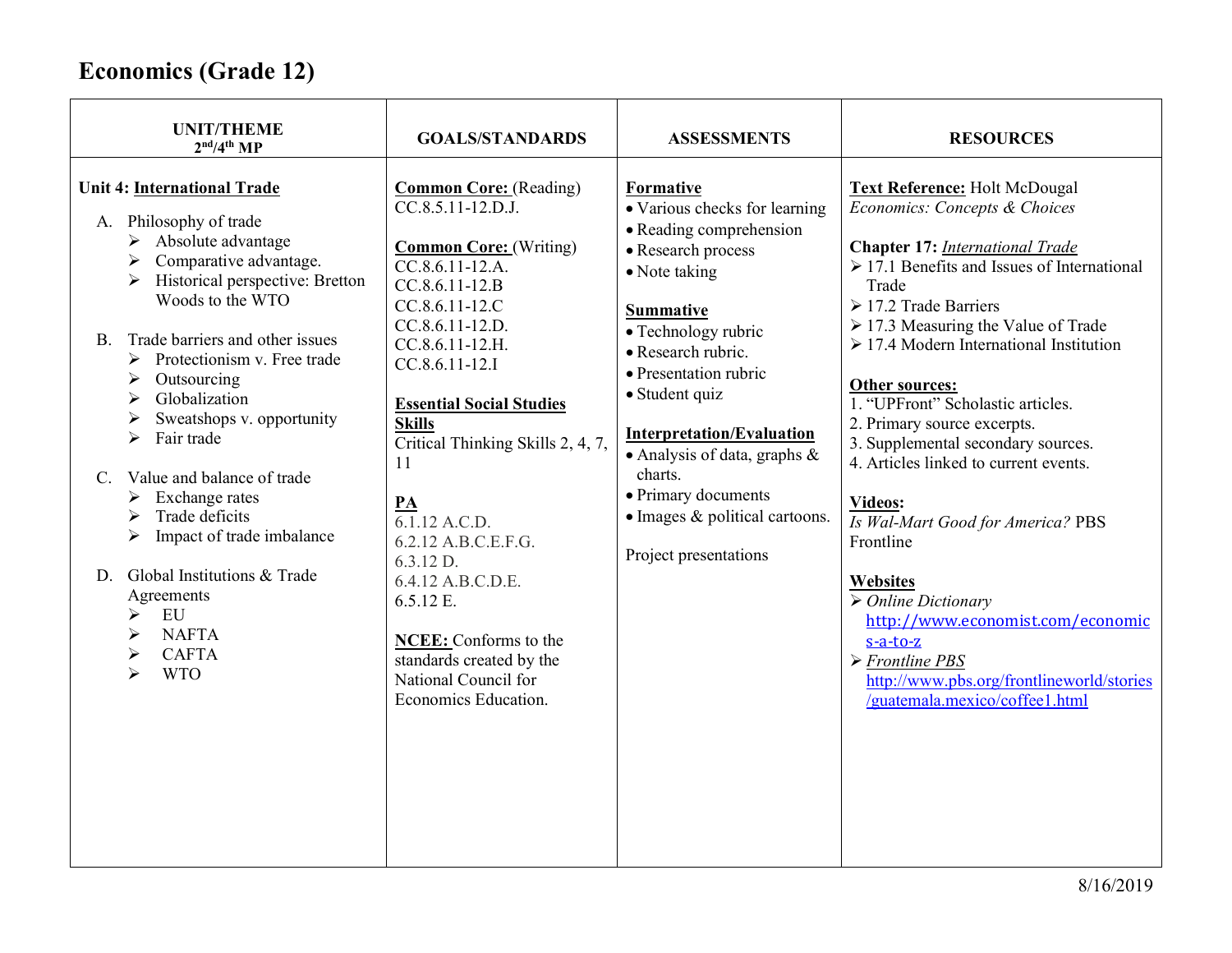| <b>UNIT/THEME</b><br>2 <sup>nd</sup> /4 <sup>th</sup> MP                                                                                                                                                                                                                                                                                                                                                                                                                                                                                                                                                                                                                                                      | <b>GOALS/STANDARDS</b>                                                                                                                                                                                                                  | <b>ASSESSMENTS</b>                                                                                                                                                                                                                                                                           | <b>RESOURCES</b>                                                                                                                                                                                                                                                                                                               |
|---------------------------------------------------------------------------------------------------------------------------------------------------------------------------------------------------------------------------------------------------------------------------------------------------------------------------------------------------------------------------------------------------------------------------------------------------------------------------------------------------------------------------------------------------------------------------------------------------------------------------------------------------------------------------------------------------------------|-----------------------------------------------------------------------------------------------------------------------------------------------------------------------------------------------------------------------------------------|----------------------------------------------------------------------------------------------------------------------------------------------------------------------------------------------------------------------------------------------------------------------------------------------|--------------------------------------------------------------------------------------------------------------------------------------------------------------------------------------------------------------------------------------------------------------------------------------------------------------------------------|
| Unit 5: Economic Problems (project)<br>Inequality in Education<br>➤<br>Unaffordable college<br><b>Broken Healthcare</b><br><b>Broken Immigration</b><br>American Dream<br>Sweatshops and Consumerism<br>➤<br>National debt<br>Future of energy                                                                                                                                                                                                                                                                                                                                                                                                                                                                | <b>Common Core:</b> (Reading)<br>$\overline{CC.8.5.11-12. A.B. D.G.H.1}.$<br><b>Common Core:</b> (Writing)<br>CC.8.6.11-12.A. to I<br><b>Essential Social Studies</b><br><b>Skills</b><br>Critical Thinking Skills 2, 4, 7,<br>11<br>PA | Formative<br>· Various checks for learning<br>• Reading comprehension<br>• Research process<br>• Note taking<br><b>Summative</b><br>• Technology rubric<br>• Research rubric.<br>• Presentation rubric<br>· Student quiz                                                                     | <b>Library resources</b><br>$\triangleright$ Lib Guide<br>$\triangleright$ Book cart<br>$\triangleright$ Internet<br>Students will have appropriate days to<br>research and create their project.<br>• Library time to collect sources.<br>• Time to cite resources and finish<br>notes.<br>• Laptop time to create multimedia |
| Project details: Students need to work in<br>collaborative groups to research their<br>problem. They need to:<br><b>Identify the problem:</b> Fully<br>$\blacktriangleright$<br>research all sides of the problem<br>which involves diverse political<br>and economic debate.<br>Find solution: Clearly propose<br>➤<br>solution to the problem using an<br>overview of ideas that explain the<br>best way to fix the problem.<br>Create: The group needs to make<br>$\blacktriangleright$<br>a multimedia presentation to share<br>their ideas with the class.<br><b>Presentation:</b> The group must<br>➤<br>present for one period using a<br>variety of instructional techniques<br>and answer questions. | 6.1.12 C.D.<br>6.2.12 A.B.C.E. F.<br>6.3.12 A.B.C.D.<br>6.4.12 C.D.<br>6.5.12 A.B.E.F.H.<br>NCEE: Conforms to the<br>standards created by the<br>National Council for<br>Economics Education.                                           | <b>Interpretation/Evaluation</b><br>• Analysis of data, graphs $\&$<br>charts.<br>• Primary documents<br>· Images & political cartoons.<br>Research projects.<br>Technology-based<br>multimedia presentations<br>• Presentation<br>• Brochure or handout<br>• Movie Podcasts<br>• Interviews | presentation.<br><b>Videos:</b> Can use to break up presentations<br>30 Days on Immigration<br>McFarland USA<br><b>Pursuit of Happyness</b><br><b>Dropout Nation PBS Frontline</b>                                                                                                                                             |